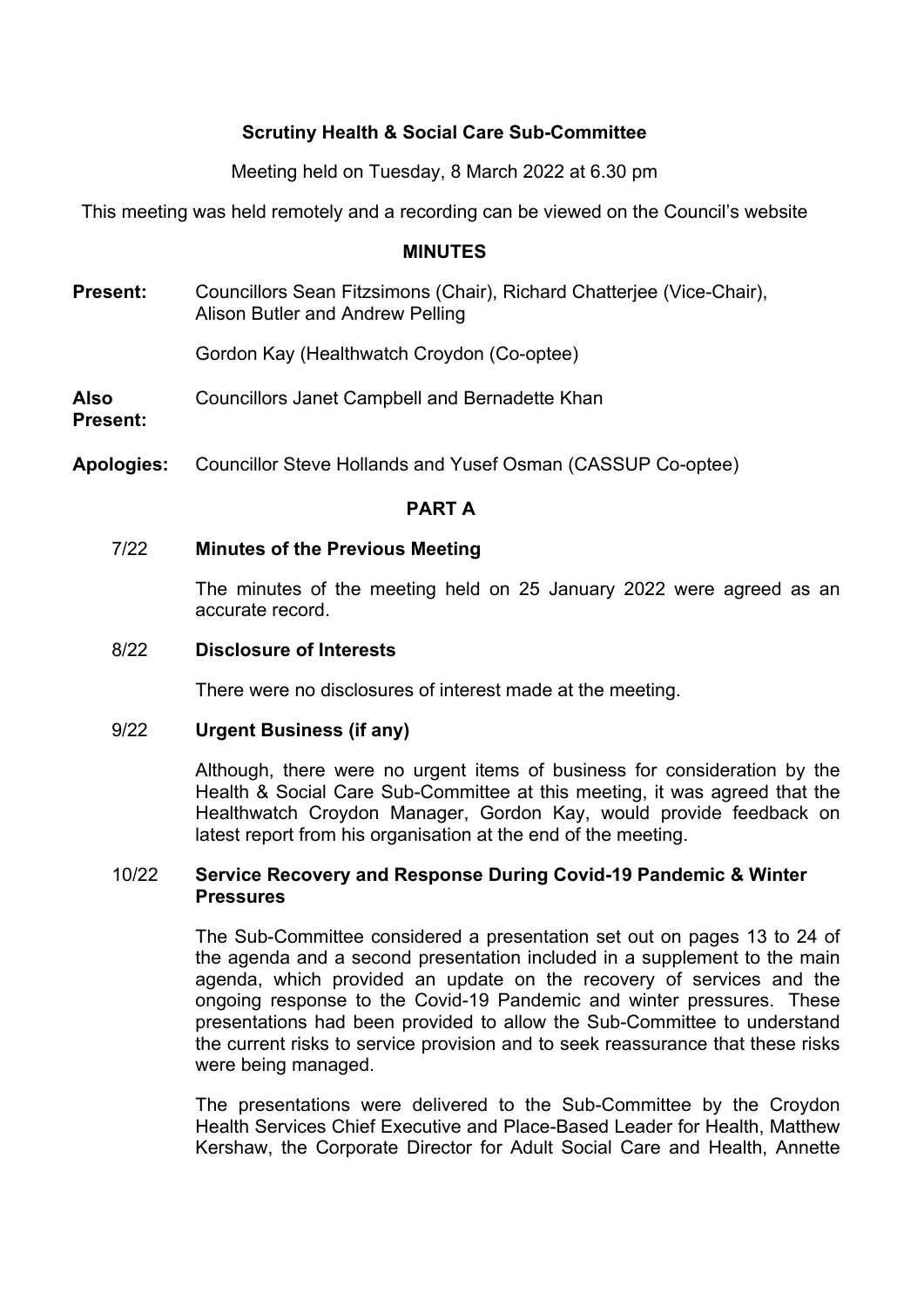McPartland and the Director of Public Health, Rachel Flowers. These presentation can be viewed on the following links: -

Covid-19 [Response](https://democracy.croydon.gov.uk/documents/s36345/Appendix%20A%20Covid-19%20Response%20Winter%20Pressures.pdf) & Winter Pressures

Public Health – Living Safely with [Covid-19](https://democracy.croydon.gov.uk/documents/s36381/Public%20Health%20-%20Living%20Safely%20with%20Covid%20presentation.pdf)

Following the delivery of the presentations, the Sub-Committee was given the opportunity to ask questions on the information provided. The first question highlighted that the early stages of the pandemic saw an increased loss of life in care home settings, but in subsequent waves Croydon had performed well in this area. As such it was questioned what lessons had been learnt. It was advised that limiting the vulnerability of older people to the effects of covid-19 had been identified as a priority by health and care professionals early in the pandemic, which had led to the safeguards introduced becoming an example of good practice. The introduction of the vaccination and the work invested into ensuring the vaccination rate was as high as possible had played a key role in improving resilience to the impact of covid-19. The vaccination work would continue as it was essential to safeguard against the potential impact from any future waves of the virus.

Given the rising cost of living nationally, particularly the cost of food and fuel, was likely to lead to increased poverty, it was questioned whether plans were in place to ensure the resulting rise in demand for services could be managed. It was acknowledged that inflation and poverty were likely to be game changes which would impact on many areas of people's lives. The rising cost of inflation had been built into the Adult Social Care budget, but whether this amount was sufficient would need to be closely monitored. It was likely that people would be coming to social care for the first time and as such it would be important to ensure that good advice and guidance was available at the 'front door'.

In response to a question about how home visits by midwives and health visitors had been impacted by the pandemic, it was advised that these services had been maintained through the introduction of precautions, particularly earlier in the pandemic. This had included virtual visits in some cases to limit risks, but these services were now running at their prepandemic levels. The Council's Public Health team had worked closely with colleagues at the Croydon University Hospital throughout the pandemic to ensure health visits could be managed safely.

It was highlighted that Healthwatch Croydon was received a lot of feedback from patients about the difficulty of accessing GPs, with an update on this requested. It was confirmed that surgeries had continued to offer face to face services throughout the pandemic, although virtual appointments were encouraged where possible to minimise the risk of covid-19. The current number of appointments was at a higher level than pre-covid, with a higher proportion of face-to-face appointments compared to virtual appointments. There was also a lot of activity in primary care to support people's wider needs through work such as social prescribing.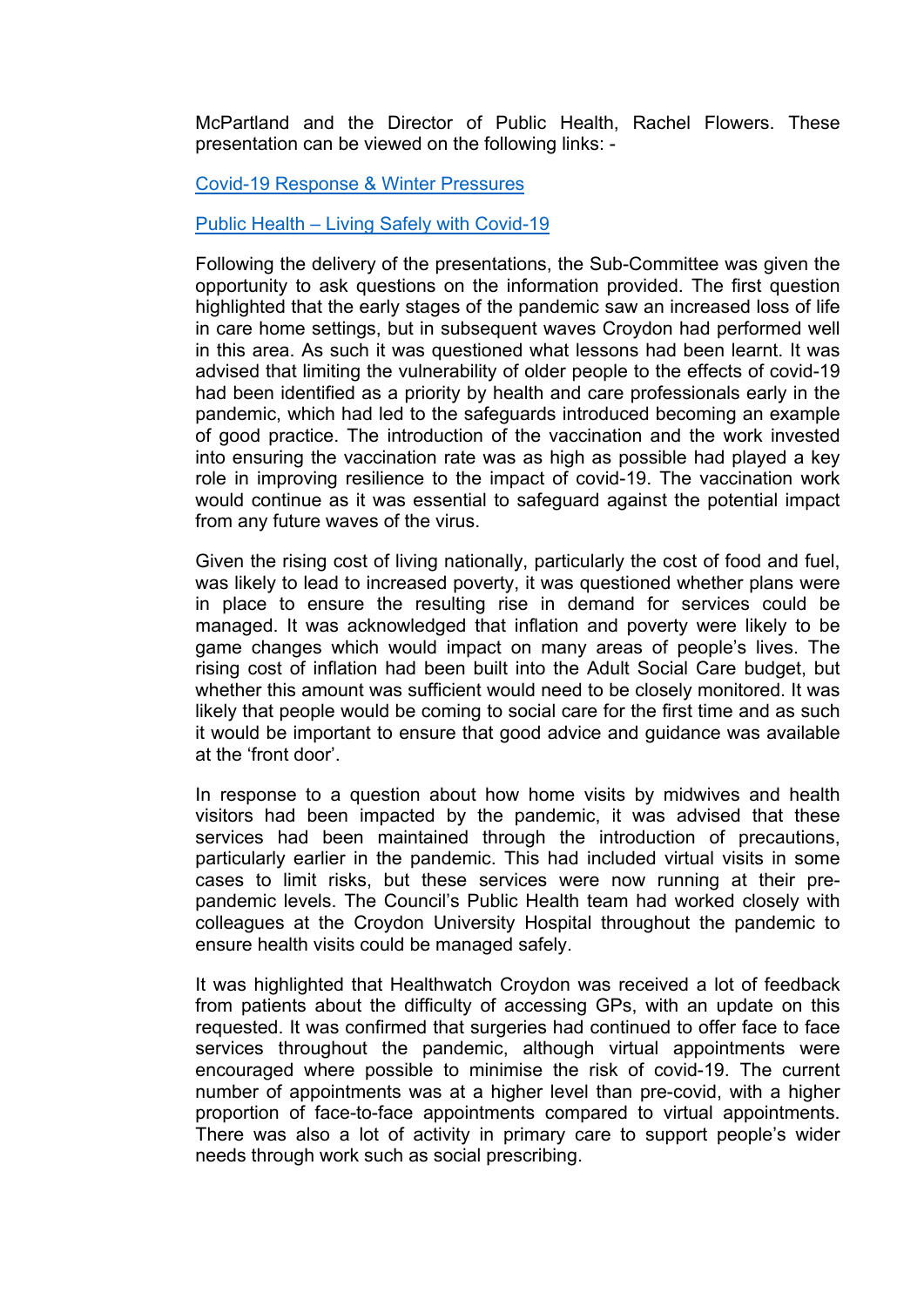The Sub-Committee agreed that areas such as mental health provision and the impact from rising inflation would need to be closely monitored in the forthcoming year. It was also agreed that the Adult Social Care Budget and the impact from delivering the identified savings upon service delivery would also continue to be a priority for Scrutiny going forward.

In closing the discussion on this item, the Chair highlighted the impact of the pandemic on people especially the workforce over the past two years. It had required a lot of hard work and dedication from staff working in health and social care to ensure Croydon responded as well as it did to the challenges presented by the pandemic and the thanks of the Sub-Committee were given to those involved. The Chair also thanked Dr Agnelo Fernandes.

# 11/22 **An Overview of Mental Health Provision in the Borough**

The Sub-Committee considered a report, set out on pages 25 to 58 of the agenda, which provided an overview of mental health services in the borough. The report was introduced by representatives from the various service providers in the borough, including the South West London Clinical Commissioning Group (CCG), South London & Maudsley NHS Foundation Trust (SLaM), Child and Adolescent mental Health Service (CAMS) and the Council's Adult Social Care team. A copy of presentation delivered can be found on the following link: -

### [Overview](https://democracy.croydon.gov.uk/documents/s36356/All%20Age%20Mental%20Health%20-%20Presentation.pdf) of Mental Health Provision in the Borough

Following the presentation, the Sub-Committee had the opportunity to ask questions about the information provided. It was noted that the waiting times for Child and Adolescent Mental Health Services (CAMHS) seemed to be high in Croydon and it was questioned whether there was a similar issue in other SLaM localities. In response, it was highlighted that Croydon was the only borough with an Autism Spectrum Disorder (ASD) pathway provided by SLaM and it was this pathway that had a significant waiting time. The numbers waiting for the ASD service had grown throughout the pandemic and work was underway to address the backlog with 100 appointments expected to be completed by April 2022 and a tender for further 450 appointments in 2022- 23.

It was confirmed that the current waiting time for the ASD pathway was on average 52 weeks, which was not acceptable and the reason why tackling the backlog to manage demand against capacity was a priority. The Sub-Committee accepted that the backlog was being addressed but agreed that further scrutiny was needed at a later date to be reassured that the plans being developed were being effective. It was agreed that the Children & Young People Sub-Committee would be asked to keep the performance of CAMHS under review as part of its work programme in the forthcoming year.

It was noted from the information provided that staffing seemed to be an issue for mental health services and the partners were asked for their assessment of their key strengths and weaknesses. Partnership working was highlighted as a strength with recognition that no one service could address all the mental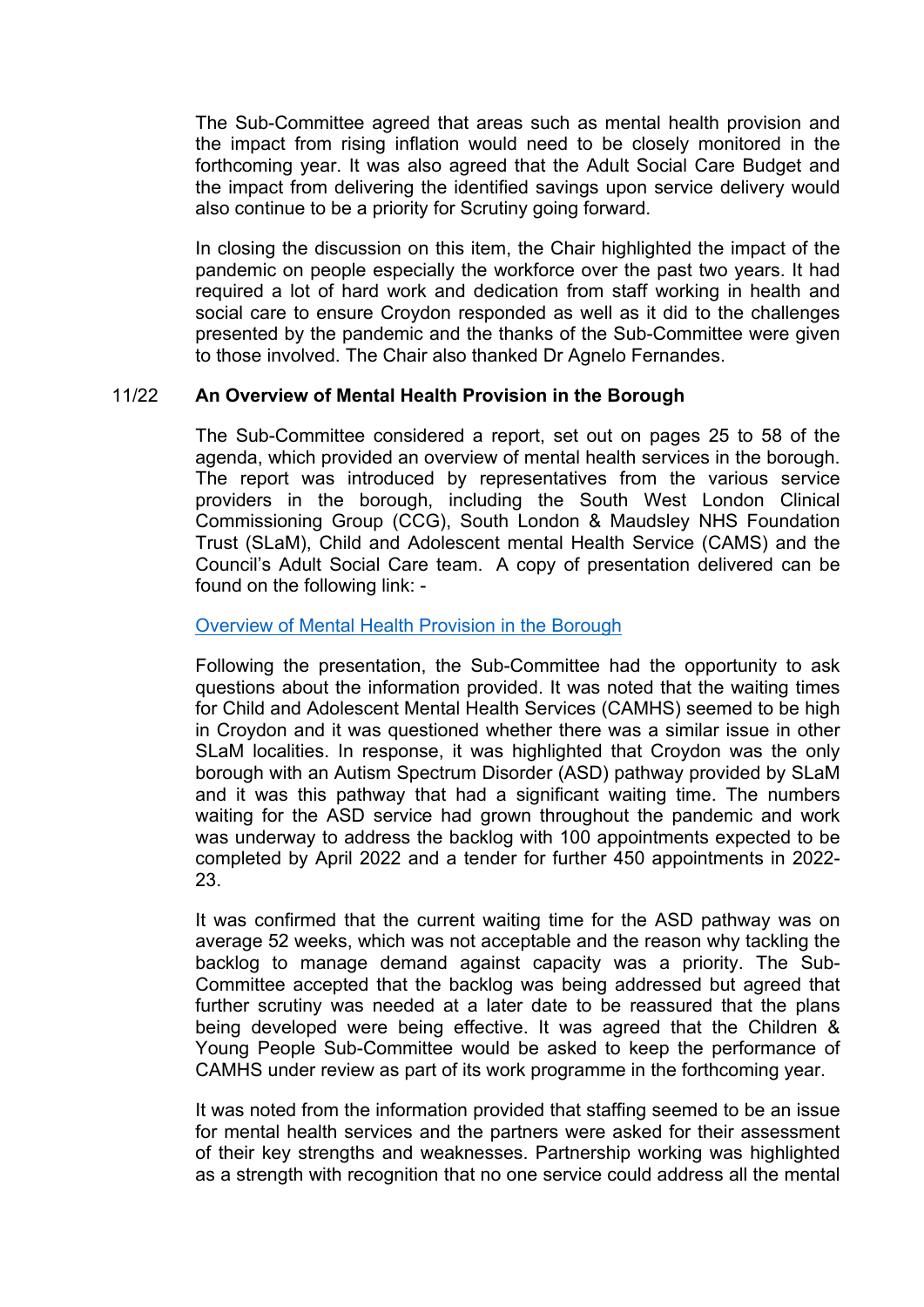health need in the borough. There was a committed workforce in Croydon with skilled staff, who tended to be loyal to the borough with staff development being a strength, however recruiting new staff was challenging.

It was recognised that the crisis pathway was an area for development, which was currently being addressed. It could also be challenging to move complex cases on from the Accident and Emergency department to other services. While early intervention in schools and child wellbeing practitioners was a strength that needed to be developed further.

An update was requested on the work to improve access to talking therapies through GPs surgeries. It was confirmed that patient access to talking therapies had been targeted for improvement as evidence indicated that once people arrived in the service their recovery rate was quicker. SLaM was working closely with colleagues across primary care as this was the most common source of referral and the introduction of primary care mental health practitioners would help to improve access to these services. There was also work underway to engage with the Asian community more effectively, including having more ethnic counselling options available.

As it was confirmed that the Public Health team had commissioned a new provider of drug and alcohol services, which would be interconnected with mental health services, it was questioned whether there would be sufficient outreach work to provide support to the street homeless in the borough, including those from Eastern Europe who may not have access to services. It was advised that there would be an expectation on a recourse to public funds approach, which was a challenge in Croydon given it was a location for the Home Office. The resource available for outreach work had doubled since 2019 and was already on the way to meeting national guidance. The service had been commissioned as it was recognised that there needed to be a service at the front door of the Council to support people with substance abuse issues.

At the conclusion of the meeting, the Chair thanked the representatives from the various services who had given up their time to attend the meeting and engage with the Sub-Committee on the issue of mental health support in Croydon.

# **Conclusions**

Following its discussion of this item, the Health and Social Care Sub-Committee reached the following conclusions: -

- 1. The information provided on the work of the partners involved in delivering mental health services in the borough was encouraging, although to make a more definitive judgement on the level of support available would require the provision of comparative data with other areas.
- 2. The Children & Young People Sub-Committee would be asked to follow-up on the work to reduce the waiting times for autism spectrum